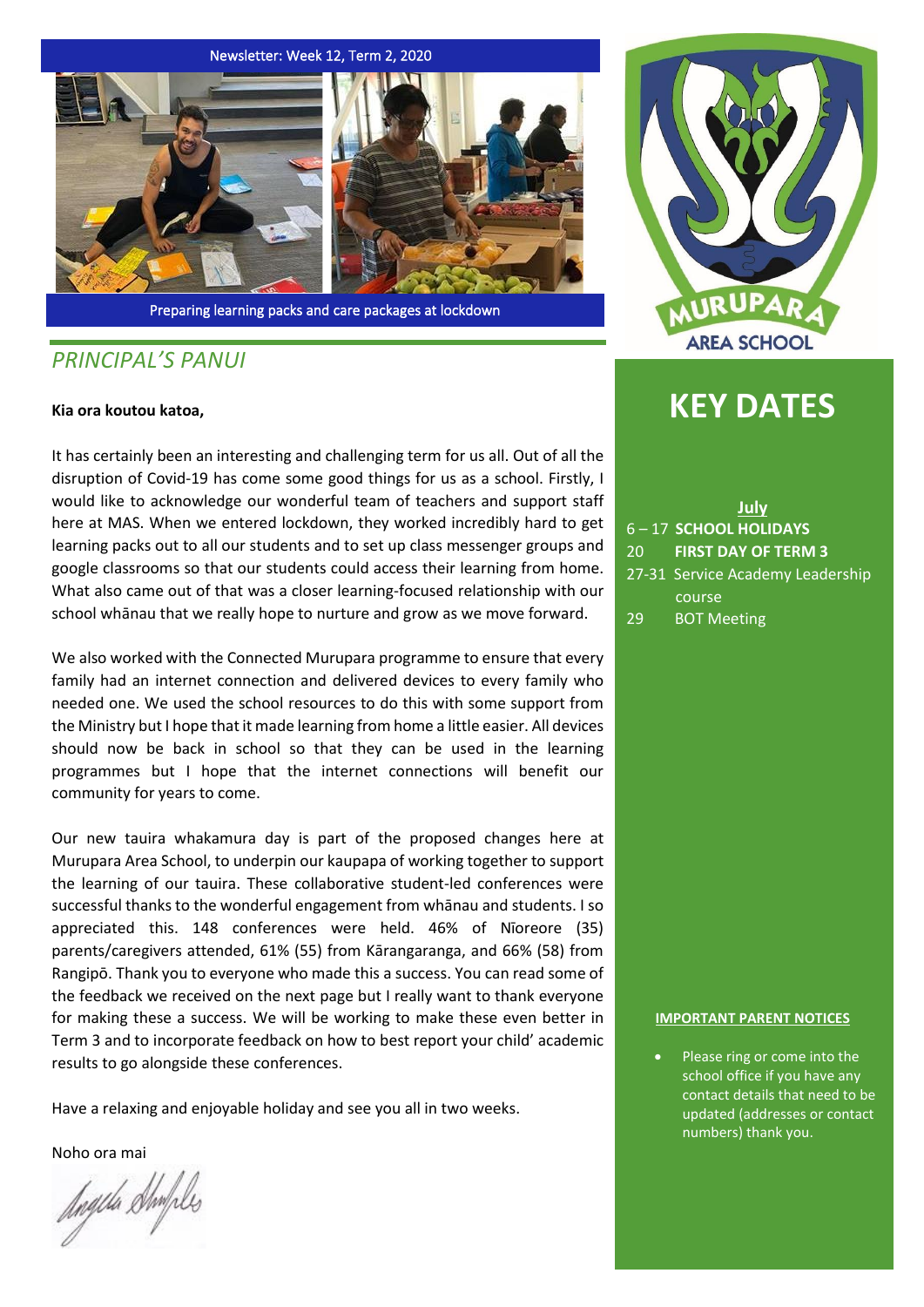# **Nīoreore News**

Nīoreore have established a bricks club made up of 4 groups of 3 tamariki. Two groups meet on Monday and Wednesday and the other two groups on Tuesday and Thursday. The brick club is designed so all 3 tamariki have their own specific jobs to do.

1) Supplier 2) Manager 3) Builder The focus for the bricks club is to promote engagement, participation and improvement of social and language skills, whilst promoting all aspects of our School Uara (values). Ngā mihi to our Bricks Club Tutor Whaea Rosana!

Pictured below Tailor Jae, Joseph Rutene and Titus Beamsley.



Ngā mihi nui ki ngā whanau o Nīoreore. Awesome turn out of whānau and tamariki who attended our Tauira Whakamura – learning conversations.



Congratulations to the winners of the whanau draw for the Tauira Whakamura Conferences below.. Nīoreore- Beamsley Whanau Karangaranga-Tule-Morgan Whanau





## **Karangaranga News**

Ngā mihi ki ngā whānau whānui o Karangaranga. What a great turnout of parents for our Tauira Whakamura- Learning conversations. We appreciate your honest feedback from EPortfolio reporting and will collectively be discussing our next learning steps.

He mihi tino nui ki a koutou ngā Tamariki! You guys worked exceptionally hard to get your mahi into your EPortfolio's. With every learning conversation your confidence and ability to articulate your learning, from explaining what WALTs and Success Criteria was nothing but positive.





Here are a few pictures and comments made from some of our whānau who attended..



Quote from a Māmā – "*My parent interview (conference) today for Whenua and Butler Toko was cool, different but cool, I enjoyed it and look forward to the next one…I'd rather come to something like this because I just don't understand some student reports."*



*Quote from a Parent – Hiria… "Never heard or seen my son so confident sharing his learning. Great to see and hear how they read, write and then to explain*